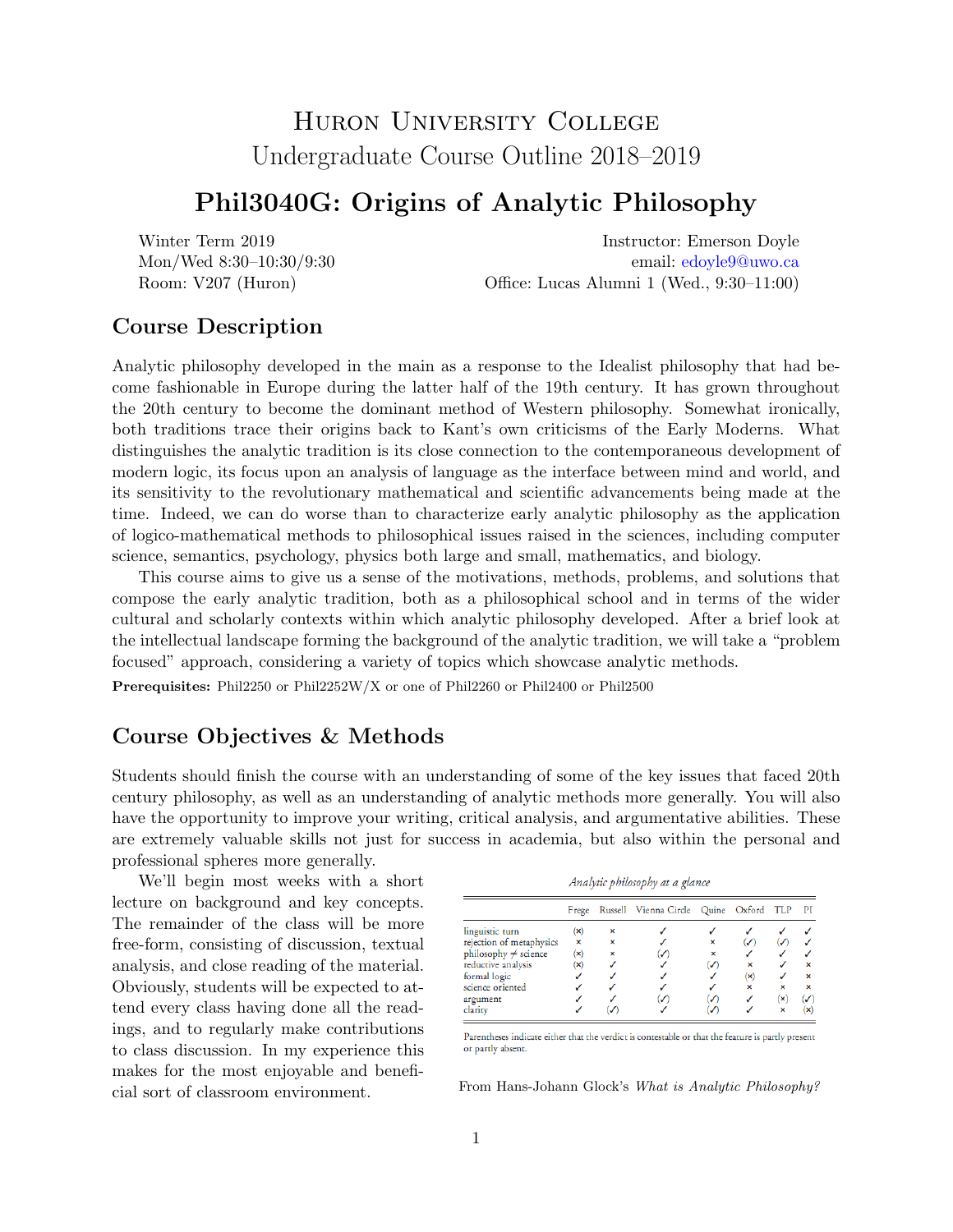## Recommended Texts

- Course readings will be posted on OWL.
- Beaney, M. (2018) Analytic Philosophy: A Very Short Introduction. OUP.
- Demopoulos, W. (2013) Logicism and its Philosophical Legacy. CUP.
- Miller, A. (1998) *Philosophy of Language*. Routledge.
- Soames, S. (2005) Philosophical Analysis in the 20th Century, Vols. 1  $\&$  2. PUP.

You will be expected to come to class not only having done the readings, but also having critically reflected upon them. Class discussion will be an essential element of the course, and should take up the majority of our time. Our material will sometimes be dense, involving difficult and complex concepts and arguments. Ideally you'll approach the readings in an active way: reading several times, highlighting any unclear words or passages while noting any questions that you may have. Bring those questions to class for discussion, and hopefully we can come to a group understanding.

### Requirements

- Free Responses:  $10\%$  (10 responses each worth  $1\%$ )
- Argumentative Papers:  $50\%$  (6/8 pages maximum, two papers 20% & 30%)
- Class Presentation: 15% (leading discussion for one week's readings)
- Final Exam: 25% (during the Winter exam period)

Free Responses will offer you the opportunity to respond to anything related to the content of the class discussion or readings for the week. While there is no length requirement, your thoughts should be substantial. The goal is to give you a chance to engage with the material and respond to what we have done. Responses should be handed in via email by Noon on Thursday. Each response is worth 1%. There will be no opportunity to hand these in late or if you miss class.

Paper topics for the first paper will be distributed in advance. You'll develop your own topic for the second paper, in consultation with me. Both papers are expected to be substantial contributions which involve research outside the material from class. Late work submitted without arrangement with me in advance will be penalized by 5% per day late, including weekends.

You will prepare a short **Class Presentation** for one week's readings. We'll decide presentation assignments in the first week or two. Besides a formal presentation to the class in the style of my summary lectures, you should also be prepared to lead the class discussion for the topics that week.

The Exam will be scheduled by the Registrar's Office during the appropriate exam period. Besides review on the last day, we will schedule an additional exam review outside the class schedule.

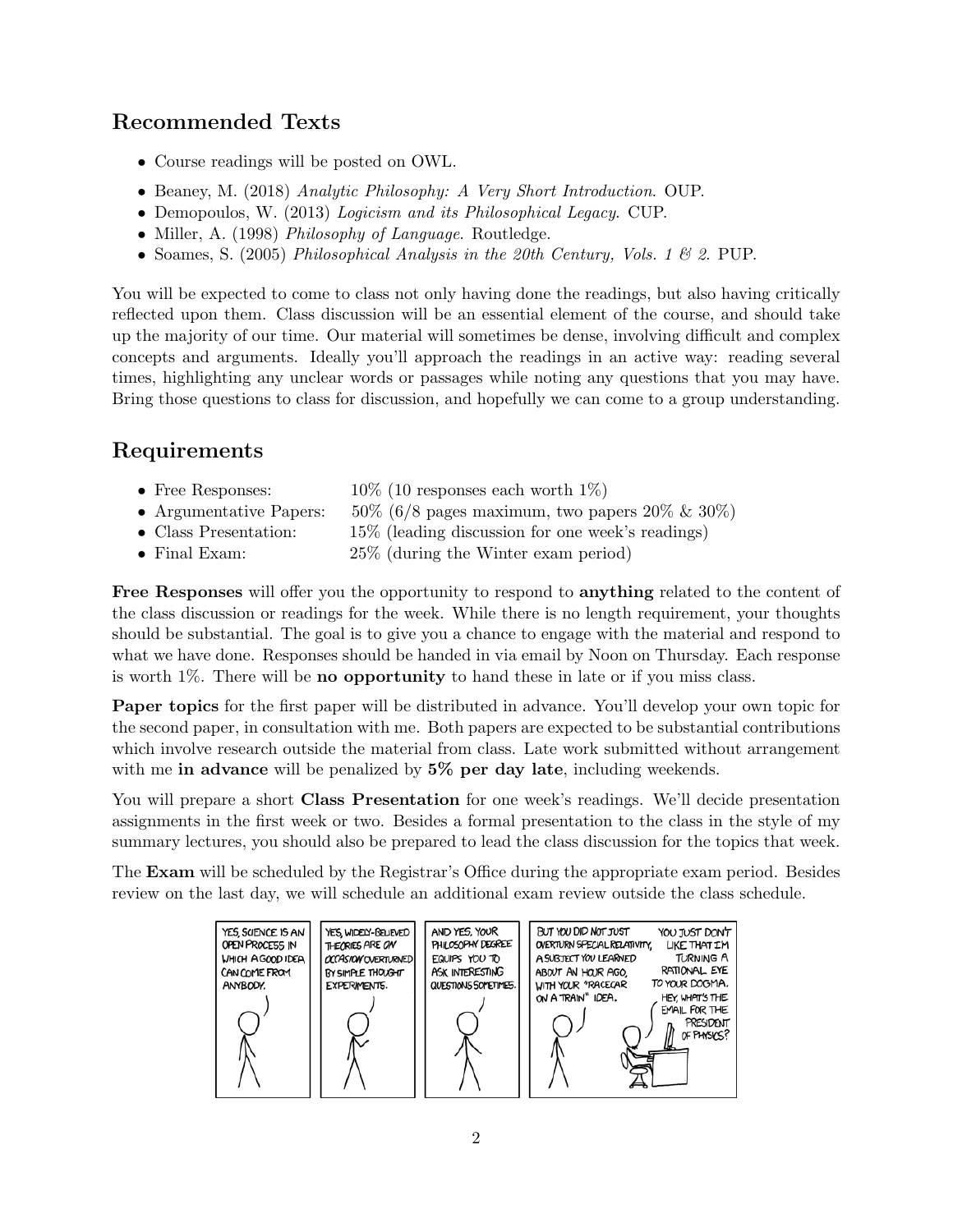| Schedule                                          | *Please be advised that the reading list is tentative.                                                                                                                    |  |  |
|---------------------------------------------------|---------------------------------------------------------------------------------------------------------------------------------------------------------------------------|--|--|
| Week 1 $(Jan 07/09)$                              | Idealism vs. Realism<br>• Bradly, "Reality $&$ Thought"<br>• Moore, "The Refutation of Idealism"<br>• Moore, "Proof of the External World"                                |  |  |
| Week 2 $($ Jan 14 $/16)$                          | The Synthetic A Priori?<br>• Kant, selections from Prolegomena to Any Future Metaphysics<br>• Frege, selections from Foundations of Arithmetic                            |  |  |
| Week 3 $(Jan 21/23)$                              | Concepts, Meanings, and Reference<br>• Frege, "Sense and Reference"<br>• Burge, "Frege on Knowing the Third Realm"                                                        |  |  |
| Week 4 $(Jan 28/30)$                              | <b>Definite Descriptions</b><br>• Russell, "Knowledge by Acquaintance and Knowledge by Description"<br>• Strawson, "On Referring"                                         |  |  |
| Week 5 (Feb $04/06$ )                             | Metaphysics—Or Not?<br>• Carnap, "The Elimination of Metaphysics"<br>• Hempel, "Problems and Changes in the Empiricist Criterion of Meaning"                              |  |  |
| Week $\heartsuit$ (Feb 11/13)                     | Logicism—Mathematics from Logic?<br>• Frege, selections from Foundations of Arithmetic<br>• Russell, selections from <i>Introduction to Mathematical Philosophy</i>       |  |  |
|                                                   | First Paper due on February $13th - 20\%$                                                                                                                                 |  |  |
| Week $\bigcirc$ (Feb 18/20)                       | No Class — Reading Week!! (whew!)                                                                                                                                         |  |  |
| Week $8$ (Feb $25/27$ )                           | Logicism—A Critical Eye<br>• Selections from the Frege-Hilbert Correspondence<br>$\bullet$ Hallett, "Frege & Hilbert"                                                     |  |  |
| Week 9 (Mar $04/06$ )<br>*Drop Date Mar. $\gamma$ | Analytic/Synthetic Distinction<br>• Carnap, "Empricism, Semantics, and Ontology"<br>• Quine, "Two Dogmas of Empiricism"<br>• George, "Washing the Fur Without Wetting It" |  |  |
| Week 10 (Mar $11/13$ )                            | Computer Science and AI<br>• Turing, excerpt from "On Computable Numbers"<br>• Searle, "Can Computers Think?"<br>• Cohen, "If Not Turing's Test, then What?"              |  |  |
| Week 11 (Mar $18/20$ )                            | The Definition of Truth<br>• Tarski, "The Semantic Conception of Truth"<br>• Coffa, "Carnap, Tarski, and the Search for Truth"                                            |  |  |